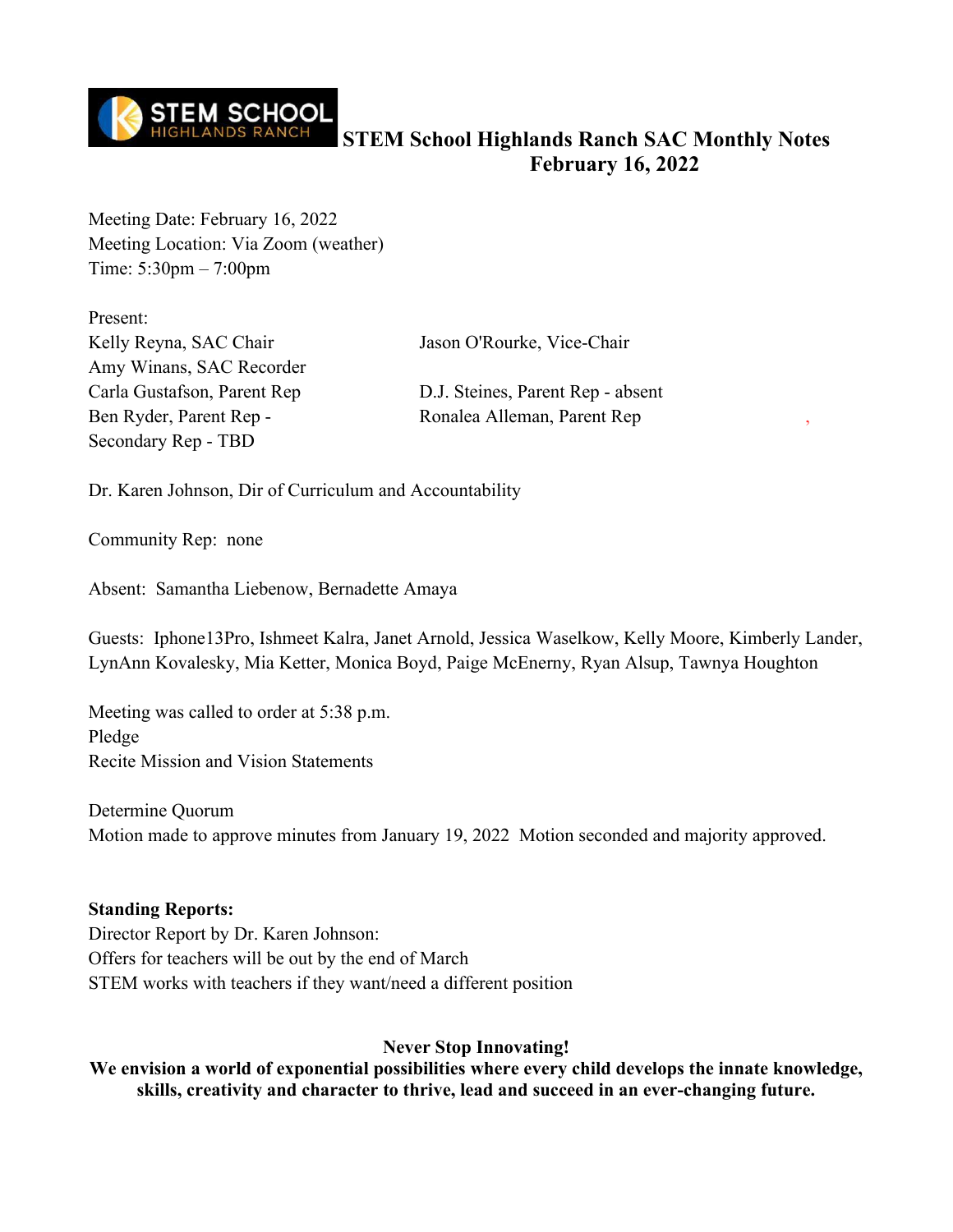

BOD meeting, at the secondary level, exploring virtual Fridays. Sending survey to teachers, parents, staff Have to work with CDE for instructional minutes requirements, have to be in compliance Exploring, expansion in that area.... if STEM was to choose a specified online program..what would that look like with DCSD and CDE. Expansion and replication (Sterling Ranch). Expansion is online learning. Submitting both to DCSD for consideration and approval Site visit coming up 2/25 that entails a group from DCSD meeting with our leadership team Strengths, challenges and UIP, strategic plan ED position Christina Wu and Maura Ridder are leading the search group. Worked with Dr. Eucker and others to post the position. In house candidates first, then outside

It was brought up that emails to human resources are bouncing back, Dr. Johnson work with IT. Hopes to provide some clarification.

Teacher Report: Elementary: by LynAnn Kovalesky Hope to add a  $5<sup>th</sup>$  specials for elementary Need a school counsellor at elementary Do have a psychologist Half time school counselor at 30 hours a week. Helping with  $2<sup>nd</sup>$  step, and truly helping as an elementary instructor for the other time. FT position. Thinks we definitely need a FT counsellor, helps with crisis response. Push in...counsellor comes into the classroom for  $2<sup>nd</sup>$  step type learning. Gives teachers a little more planning time.

Read across America starting Community Events Skate City Masquerade Ball Working with PTO for STEMFEST

### **Never Stop Innovating!**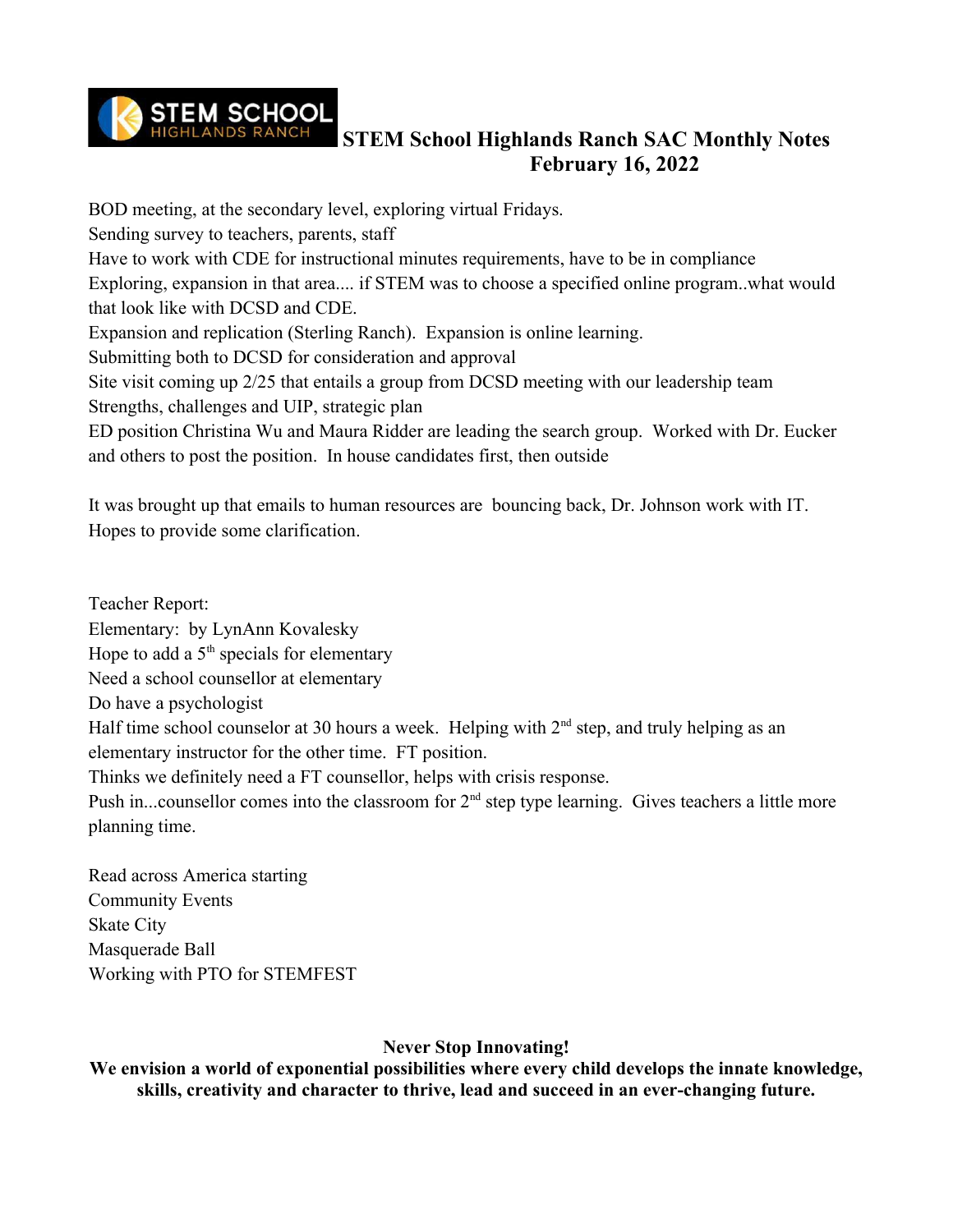

Doing well as teachers. Question to LynAnn...how are the teachers doing, overall. Teacher Support team seems to be helping. LynAnn feels they are feeling supported. Parent community outstanding. Most intending to return. Two not returning. One moving out of state, one leaving education.

No layoffs this year. There is a waitlist. Could have another kindergarten. Don't know that we'll maintain 5 classes at  $4<sup>th</sup>$  grade. Teacher will be offered a different class.

Secondary: Ryan Alsup Wish Week – March – Samuel, 5 y.o. Battling leukemia, wants to go to Noah's ark in KY Process of putting together the events Goal is 15k Basketball season ended last week E-sports starts now Girls Soccer and Track and Field start end of this month

LAX working with Highlands Ranch HS this year only

Working with the district, trying to get a game for soccer on a district field under the lights

Enrollment numbers, we aren't growing, but not losing numbers

Student Advisory: Paige four surveys out hoping to help with interviews during the summer internships with Dr. Cannady

DAC Report: Kelly Reyna

Winter Forum on the 17<sup>th</sup> of Feb at Rock Canyon HS Mental Health Scott Ciphers (keynote for the forum)

PTO Report: Kelly Reyna

**Never Stop Innovating!**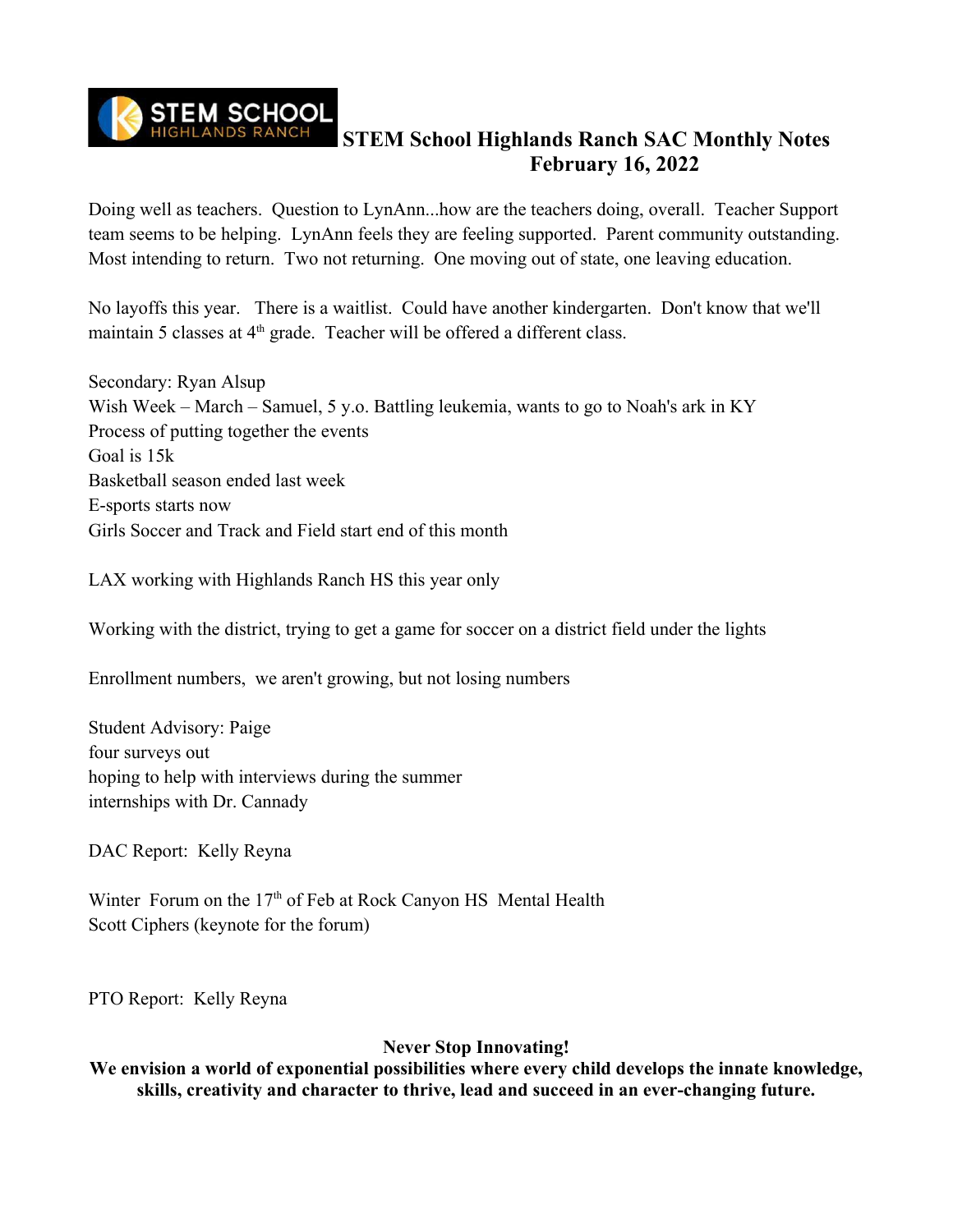

BOD Report by Carla Gustafson: Friday schedule Starr did a presentation Student groups Robert talked about capital improvements Talked about Euckers contract verbiage new Executive Director position

#### DEI Report by Jason O'Rourke

Survey going out this week, for the new DEI web page. Recommends that STEM embrace the equity policy DCSD has now that they are going to dismantle. Good document for STEM, DEI going to recommend that to the board. Conversation on equity vs equality.

Community Report: none

#### **Committee Updates:**

Parent Engagement- Carla

Parent Trust Strategic Plan Committee Changed name to Building Community Partnerships Newsletters for elementary, Canvas for MS and HS Tracking attendance for activities Volunteering, ways to track and increase parent volunteering LynAnn is chair of committee Can't have more than 2 people from SAC for sunshine laws. Ben and Ronalea are the 2 reps.

#### **Ongoing Business:**

Student Participation in SAC

Temporary way to provide a student rep for SAC

Had a google form for those interested. Almost a week opened. 4 students interested. Feedback from Student Advisory if teachers vote on this, it's a popularity contest.

#### **Never Stop Innovating!**